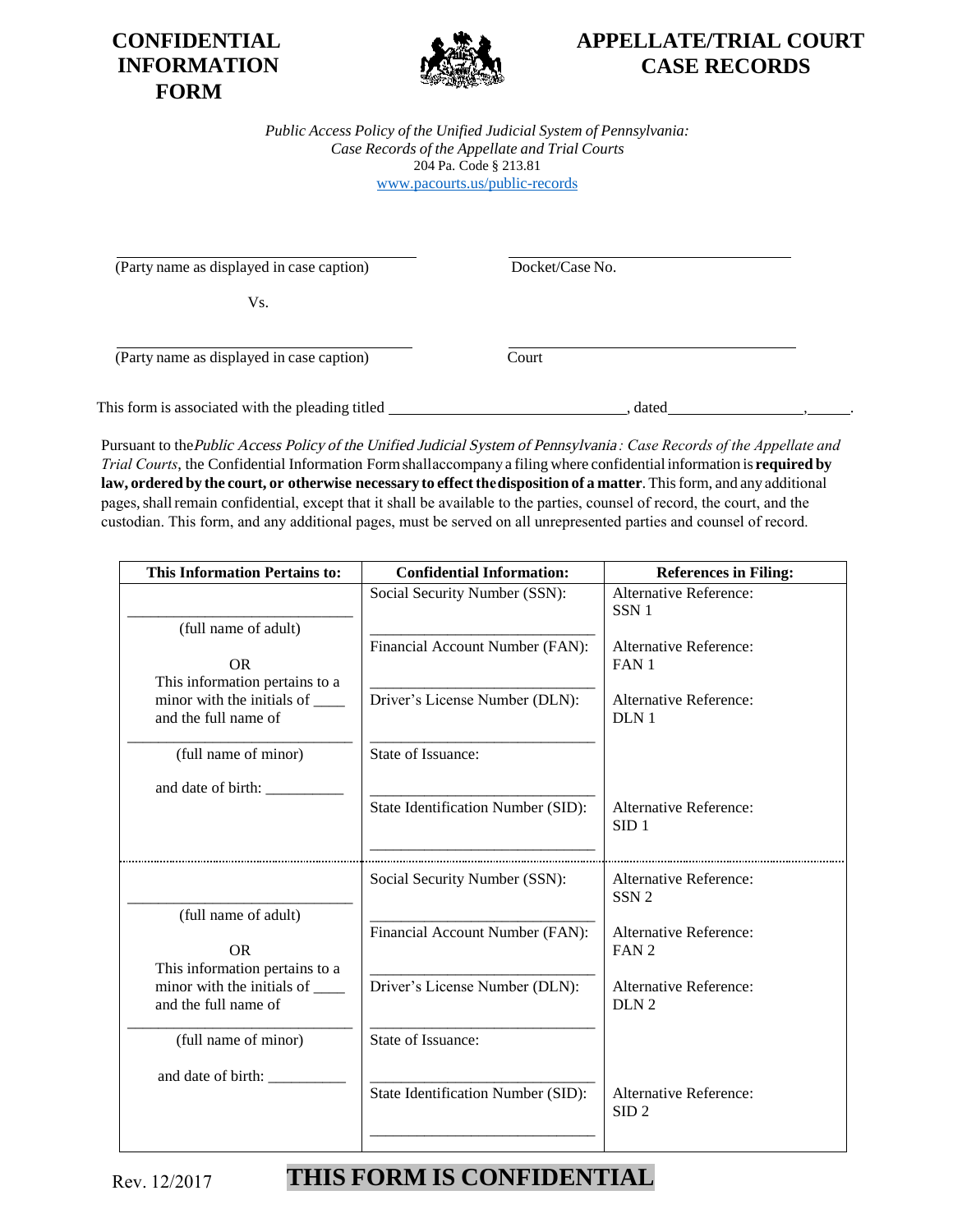**CONFIDENTIAL INFORMATION FORM**



**APPELLATE/TRIAL COURT CASE RECORDS**

Additional page(s) attached.  $\qquad \qquad$  total pages are attached to this filing.

I certify that this filing complies with the provisions of the *Public Access Policy of the Unified Judicial System of Pennsylvania: Case Records of the Appellate and Trial Courts that require filing confidential information and* documents differently than non-confidential information and documents.

| Signature of Attorney or Unrepresented Party | Date                             |
|----------------------------------------------|----------------------------------|
|                                              | Attorney Number: (if applicable) |
|                                              |                                  |
|                                              | Email: Email:                    |

*NOTE:* **Parties and attorney of record in a case will have access to this Confidential Information Form. Confidentiality of this information must be maintained.**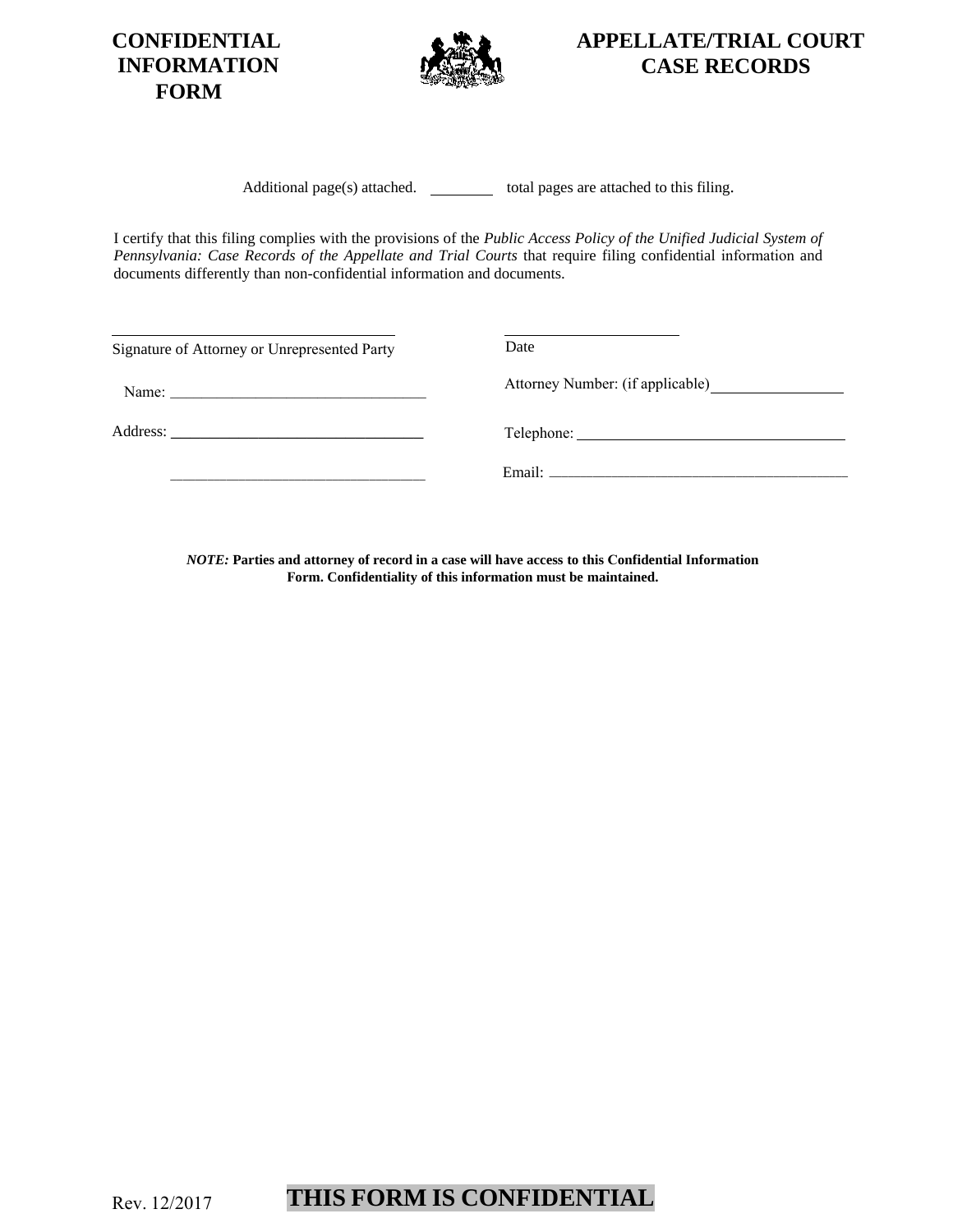#### **CONFIDENTIAL INFORMATION FORM**



# **APPELLATE/TRIAL COURT CASE RECORDS**

#### Additional page (if necessary)

| <b>This Information Pertains to:</b>                          | <b>Confidential Information:</b>   | <b>References in Filing:</b>                          |
|---------------------------------------------------------------|------------------------------------|-------------------------------------------------------|
| (full name of adult)                                          | Social Security Number (SSN):      | Alternative Reference:<br>SSN                         |
| <b>OR</b><br>This information pertains to a                   | Financial Account Number (FAN):    | <b>Alternative Reference:</b><br>FAN                  |
| minor with the initials of _______<br>and the full name of    | Driver's License Number (DLN):     | <b>Alternative Reference:</b><br>$DLN$ <sub>___</sub> |
| (full name of minor)                                          | State of Issuance:                 |                                                       |
|                                                               | State Identification Number (SID): | <b>Alternative Reference:</b>                         |
|                                                               |                                    | $SID$ <sub>___</sub>                                  |
|                                                               | Social Security Number (SSN):      | <b>Alternative Reference:</b><br>SSN                  |
| (full name of adult)<br>OR.<br>This information pertains to a | Financial Account Number (FAN):    | <b>Alternative Reference:</b><br>FAN                  |
| minor with the initials of _______<br>and the full name of    | Driver's License Number (DLN):     | <b>Alternative Reference:</b><br><b>DLN</b>           |
| (full name of minor)                                          | State of Issuance:                 |                                                       |
| and date of birth: ___________                                | State Identification Number (SID): | Alternative Reference:<br>$SID$ <sub>___</sub>        |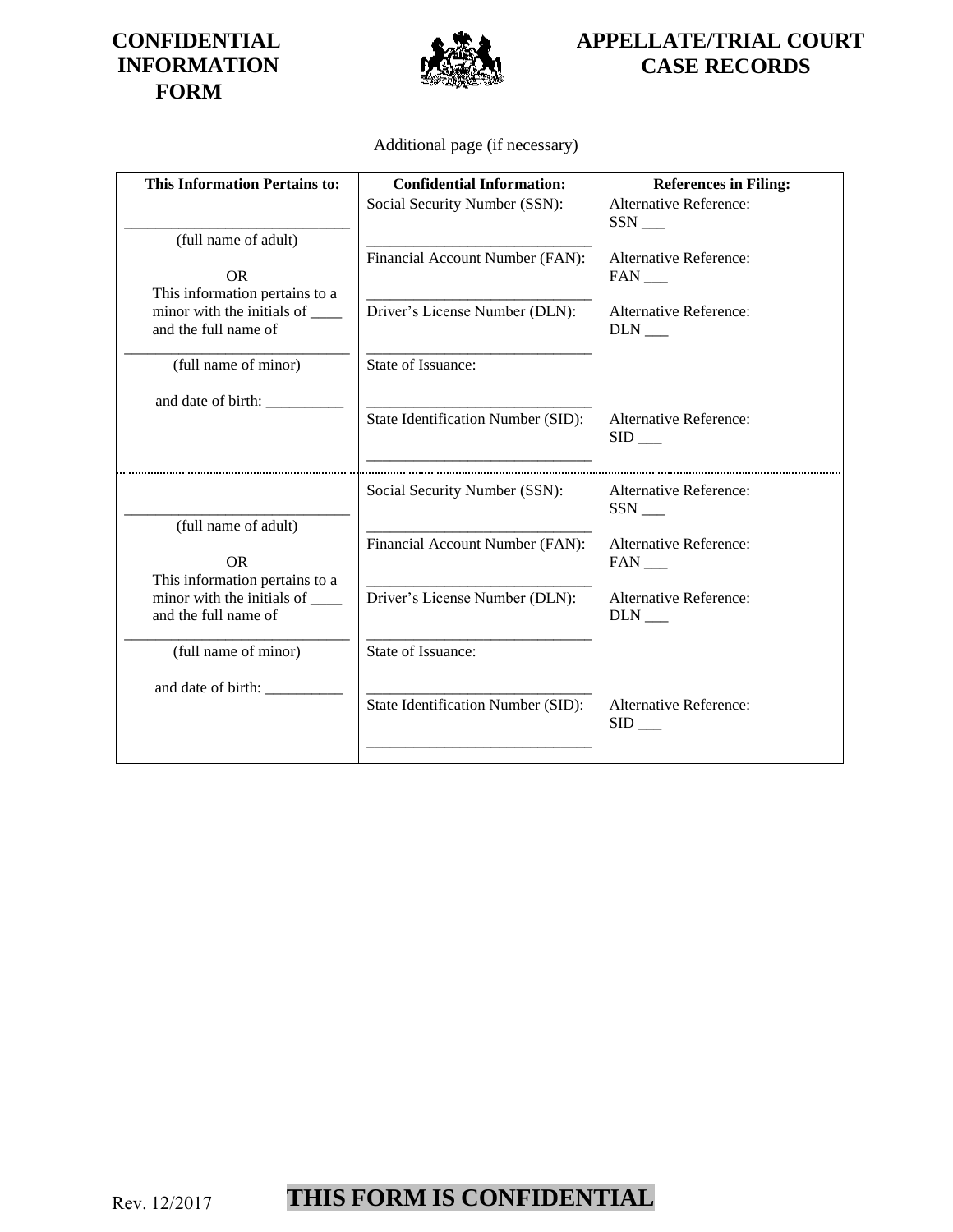### **CONFIDENTIAL INFORMATION FORM**



# **APPELLATE/TRIAL COURT CASE RECORDS**

#### **Instructions for Completing the Confidential Information Form**

The following information is confidential and shall not be included in any document filed with a court or custodian, except on a Confidential Information Form filed contemporaneously with the document:

- 1. Social Security Numbers
- 2. Financial Account Numbers, except an active financial account number may be identified by the last four digits when the financial account is the subject of the case and cannot otherwise be identified. "Financial Account Numbers" include financial institution account numbers, debit and credit card numbers, and methods of authentication used to secure accounts such as personal identification numbers, user names and passwords.
- 3. Driver License Numbers
- 4. State Identification (SID) Numbers
- 5. Minors' names and dates of birth except when a minor is charged as a defendant in a criminal matter (see 42 Pa.C.S. § 6355). "Minor" is a person under the age of eighteen.
- 6. Abuse victim's address and other contact information, including employer's name, address and work schedule, in family court actions as defined by Pa.R.C.P. No. 1931(a), except for victim's name. "Abuse Victim" is a person for whom a protection order has been granted by a court pursuant to Pa.R.C.P. No. 1901 et seq. and 23 Pa.C.S. § 6101 et seq. or Pa.R.C.P. No. 1951 et seq. and 42 Pa.C.S § 62A01 et seq. **If necessary, this information must be provided on the separate Abuse Victim Addendum. Please note there are separate instructions for the completion of the Addendum located on the form.**

Please note this form does not need to be filed in types of cases that are sealed or exempted from public access pursuant to applicable authority (e.g. juvenile, adoption, etc.).

- **The best way to protect confidential information is not to provide it to the court. Therefore, only provide confidential information to the court when it is required by law, ordered by the court or is otherwise necessary to effect the disposition of a matter.**
- Do not include confidential information in any other document filed with the court under this docket.
- If you need to refer to a piece of confidential information in a document, use the alternate references. If you need to attach additional pages, sequentially number each alternate reference  $-$  i.e. SSN 3, SSN 4, etc.
- This form, and any additional pages, must be served on all unrepresented parties and counsel of record.

A court or custodian is not required to review or redact any filed document for compliance with Public Access Policy of the Unified Judicial System of Pennsylvania*: Case Records of the Appellate and Trial Courts*. A party's or attorney's failure to comply with this section shall not affect access to case records that are otherwise accessible.

If a filed document fails to comply with the requirements of the above referenced policy, a court may, upon motion or its own initiative, with or without a hearing, order the filed document sealed, redacted, amended or any combination thereof. A court may impose sanctions, including costs necessary to prepare a compliant document for filing in accordance with applicable authority.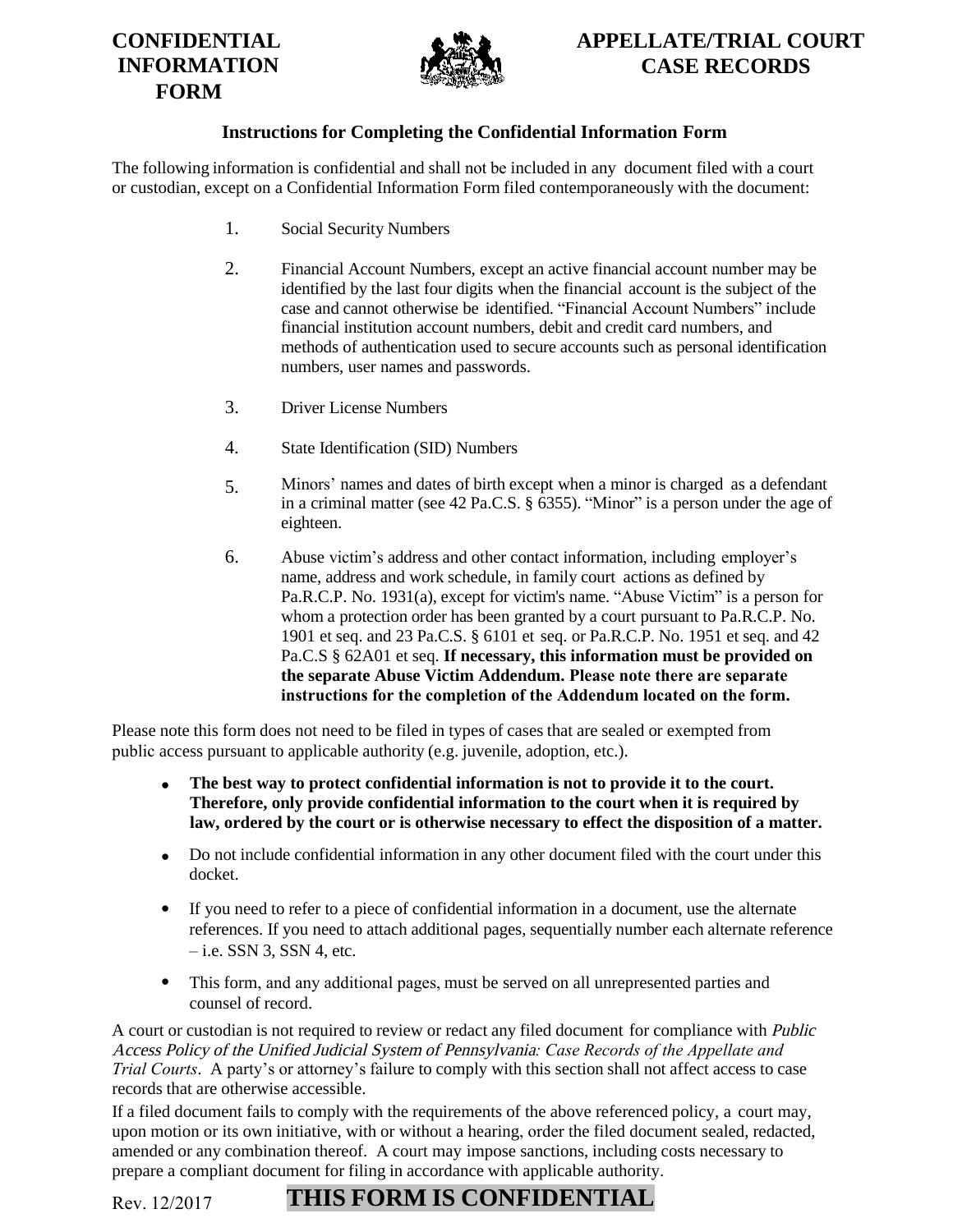



# **APPELLATE/TRIAL COURT CASE RECORDS**

# **Abuse Victim Addendum**

**Instructions for Completing the Abuse Victim Addendum:** The Abuse Victim Addendum shall accompany a filing where confidential information is being provided by an abuse victim, as defined in this policy, **in family court actions** (see Pa.R.C.P. No. 1931(a)), **as required by law, ordered by the court, or otherwise necessary to effect the disposition of a matter**. This addendum, and any additional pages, shall only be provided to the court and shall remain confidential.The best way to protect confidential information is not to provide it to the court. Therefore, only provide confidential information to the court when it is required by law, ordered by the court or is otherwise necessary to effect the disposition of a matter.

| <b>Type of Family Court Action</b>                           |                                  |                                                          |  |  |
|--------------------------------------------------------------|----------------------------------|----------------------------------------------------------|--|--|
| Divorce, Annulment, Dissolution of Marriage<br>Child Custody |                                  |                                                          |  |  |
| Support<br>Paternity<br>Protection from Abuse                |                                  |                                                          |  |  |
| <b>This Information Pertains to:</b>                         | <b>Confidential Information:</b> | <b>References in Filing:</b>                             |  |  |
|                                                              | AV Address:                      | Alternative Reference:<br>AV 1 Address                   |  |  |
| (full name of abuse victim)                                  | AV Employer's Name & Address:    | Alternative Reference:<br>AV 1 Employer's Name & Address |  |  |
| Docket/Case No. of Protection Order                          | AV Work Schedule:                | Alternative Reference:<br>AV 1 Work Schedule             |  |  |
| Court/County                                                 | AV Other contact information:    | Alternative Reference:<br>AV 1 Other contact information |  |  |

Attach additional page(s) if necessary.